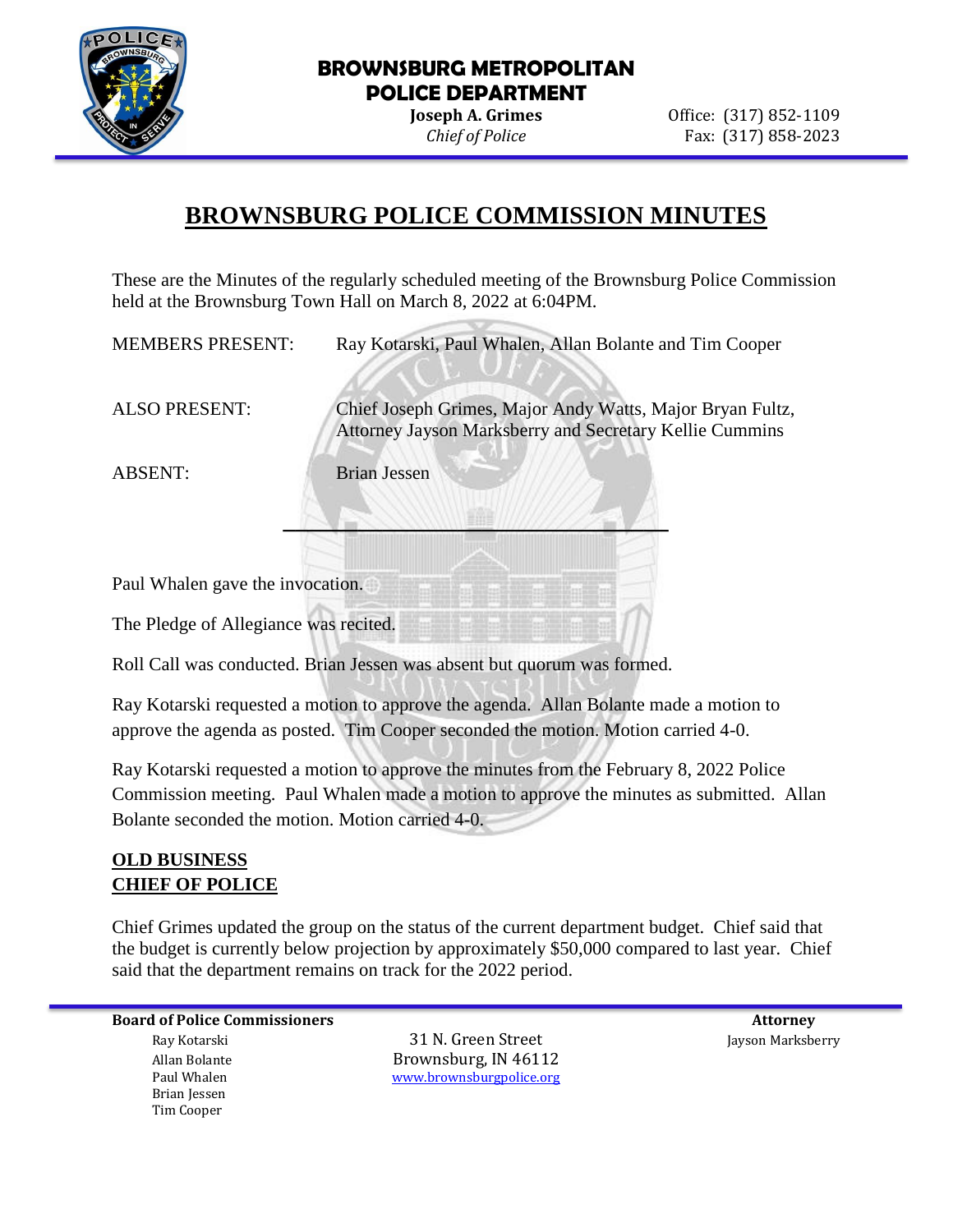

**Joseph A. Grimes Office:** (317) 852-1109 *Chief of Police* Fax: (317) 858-2023

-2-

Chief Grimes updated the group on the status of the three sworn officer candidates. Chief said that INPRS has cleared two of the three applicants, the third should be acknowledged this week. Chie said they hope to start all three on Monday, March  $28<sup>th</sup>$ . Orientation will begin on the  $28<sup>th</sup>$ with the department as well as HR with the Town. The Clerk Treasurer will swear in the three candidates. Major Watts will inform the commissioners of the time.

Chief updated the commissioners on the K9 program. Chief said that at the end of last year one of our K9s was retired and we were waiting on funding the purchase a replacement. Chief Grimes stated he is grateful for the donations we have received from the community and a grant from the Substance Abuse Task Force of Hendricks County. Chief said we are at a point now where we have sufficient funding and we are going to be purchasing a K9 in the next two to four weeks.

#### **OLD BUSINESS COMMISSION**

Nothing to report.

#### **NEW BUSINESS CHIEF OF POLICE**



Chief Grimes discussed the Law Enforcement Training Grant. Chief said that in the past meetings he has discussed legislation changes last year; agencies no longer receive local fund from gun permits. The funds from the permits were normally put into the continuing education fund for law enforcement training expenses. Chief Grimes said that there is still some funding this account for the future. The State and Federal have given us the opportunity to seek grant funding. Chief said he is pleased to announce that based upon the submission that Major Watts completed the department will receive approximately \$25,000. The amount along with what we currently have in the line item should cover training expenses for the next two budget cycles. Chief Grimes said that we do not know if this is a one-time grant or if this will be available each year, it is all still new.

**Board of Police Commissioners** and the set of the set of the set of the set of the set of the set of the set of the set of the set of the set of the set of the set of the set of the set of the set of the set of the set of Ray Kotarski 31 N. Green Street Jayson Marksberry Allan Bolante Brownsburg, IN 46112 Paul Whalen [www.brownsburgpolice.org](http://www.brownsburgpolice.org/) Brian Jessen Tim Cooper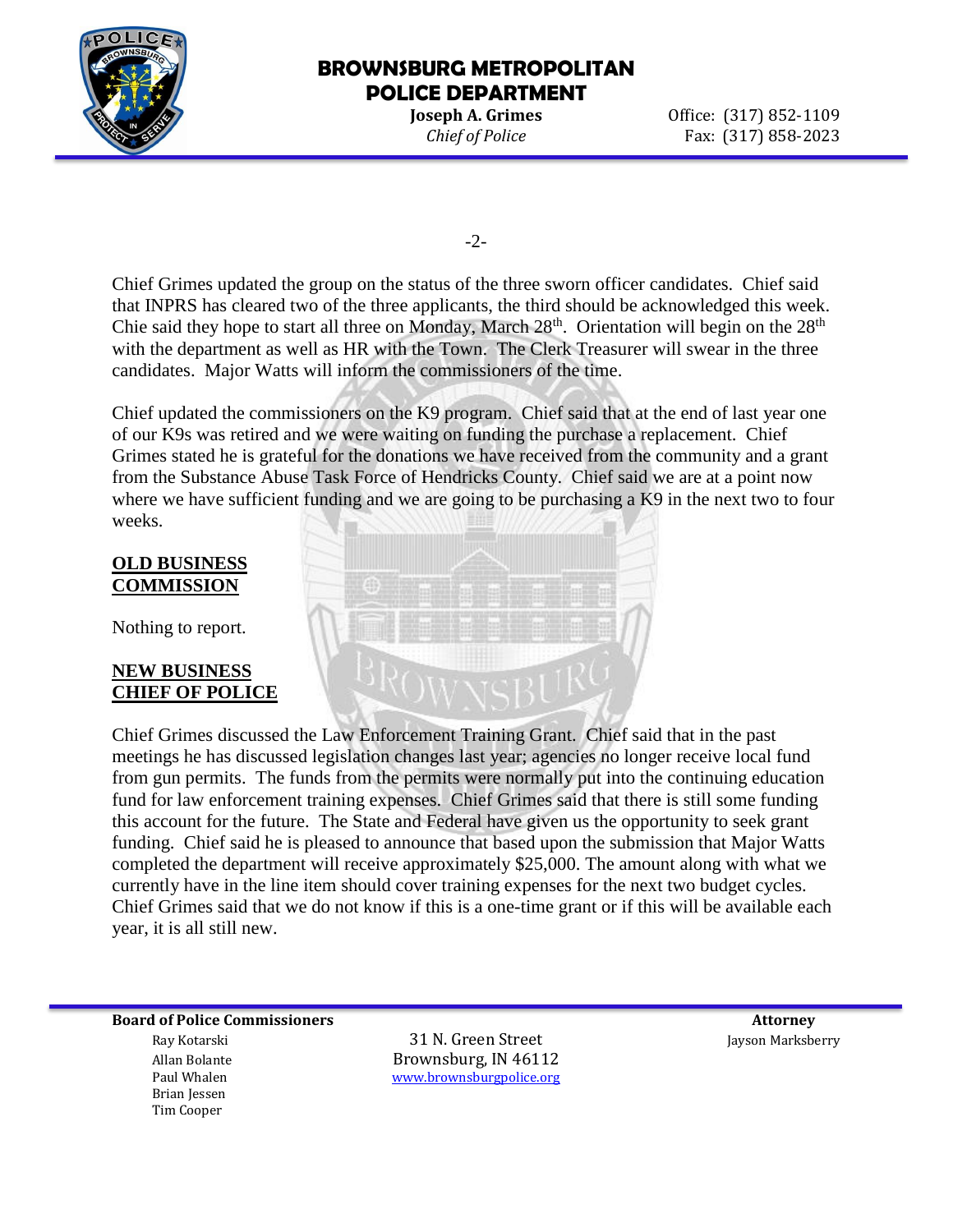

**Joseph A. Grimes Office:** (317) 852-1109 *Chief of Police* Fax: (317) 858-2023

-3-

Chief Grimes discussed the Walmart Community Program Grant. Chief said that our local Walmart has the opportunity for local law enforcement to use grant funding. Chief said that we have used grant funding with Walmart in the past for community-based programs. Chief said that we determined there is a need to expand a current pilot program: License Plate Reader (LPR) system. Chief Grimes said that he has been in communications with Walmart to expand this program. Chief said that the department submitted for the grant and have been awarded \$5000. Chief Grimes said this would pay for the expansion of the LPR program for the first year of a two-year contract. After discussions with Walmart, we will apply next year for the additional \$5000 for the second year. Chief Grimes added that he is thankful for the partnership we have with Brownsburg Walmart.

Chief said that on February 22<sup>nd</sup> Officers responded to a reported robbery at a business on Commerce Drive. Responding Officers were informed that a subject had assaulted employee and demanded money. Officers spoke with witnesses; they said an undisclosed amount of currency was taken. The subject fled and was unable to be located. Detectives are working on identifying the individual.

Chief Grimes said there was another robbery that occurred at a local apartment complex. Chief added the offenders and victim are all juveniles, and their rights are protected. This originated as a sell of apparel. The victim was robbed of the items to be sold. Officers responded to the scene, the subjects fled. Personnel were able to identify all the individuals and they have all been charged.

Chief discussed the recent burglary at a local pharmacy. Chief said that on February  $26<sup>th</sup>$ Officers responded to a burglary after employees opened for business and discovered broken glass on the front door. Chief said an employee noticed cabinet missing prescription drugs/narcotics. Video surveillance was provided and detectives are following up on the case. Chief added this is a high priority case, as they do not want the narcotics on the streets of our community.

Chief Grimes said that since our last commissioner meeting the department has had two additional vehicle pursuits. Chief said this was discussed last month, officers are seeing an increase in pursuits this year. Chief said officers attempted to stop a stolen vehicle in the area of

**Board of Police Commissioners** and the set of the set of the set of the set of the set of the set of the set of the set of the set of the set of the set of the set of the set of the set of the set of the set of the set of Ray Kotarski 31 N. Green Street Jayson Marksberry Allan Bolante Brownsburg, IN 46112

 Brian Jessen Tim Cooper

Paul Whalen [www.brownsburgpolice.org](http://www.brownsburgpolice.org/)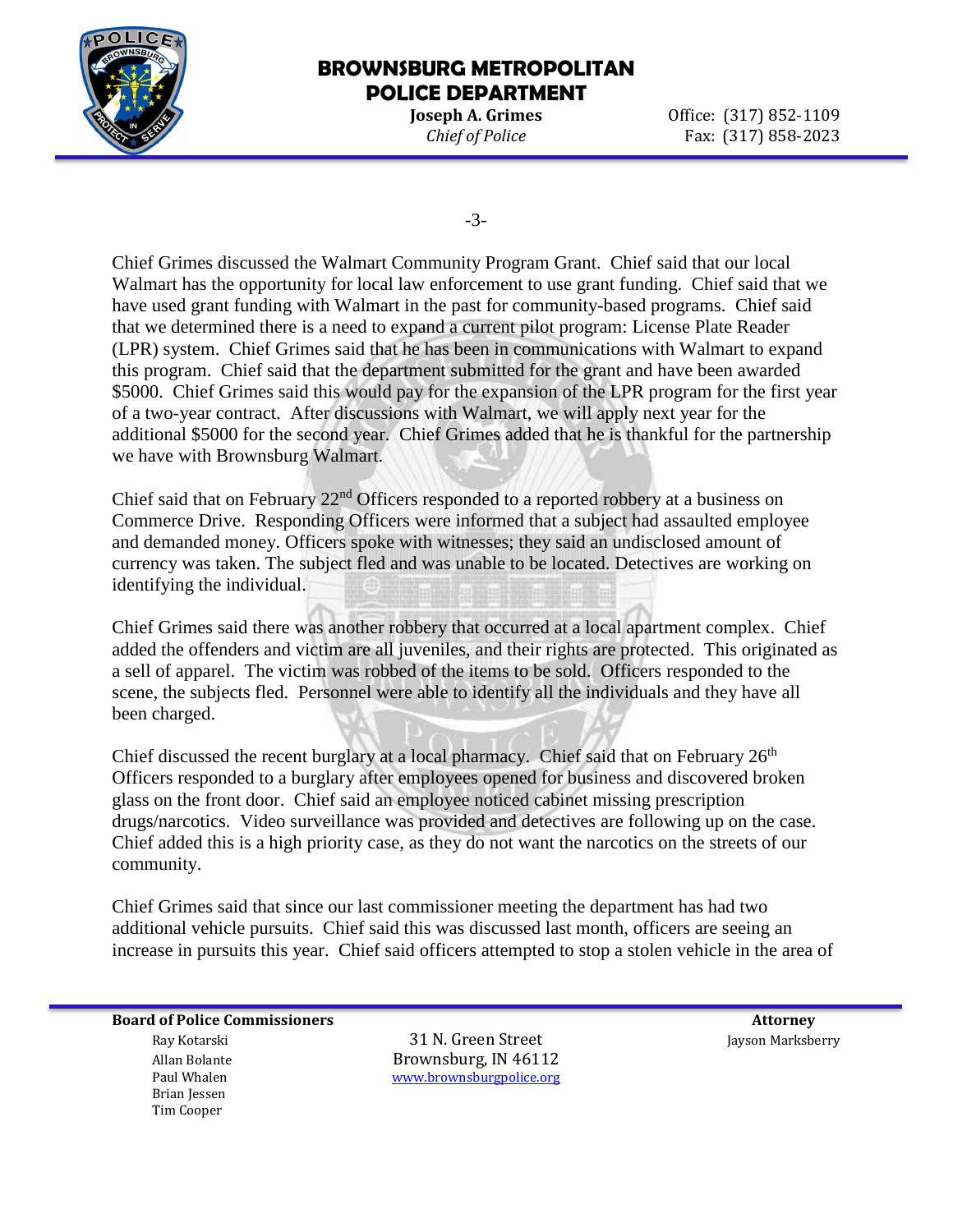

**Joseph A. Grimes Office:** (317) 852-1109 *Chief of Police* Fax: (317) 858-2023

-4-

Connector Road and US 136. The driver of the vehicle fled the location. The fleeing vehicle became disabled after hitting a curb. The passenger was apprehended and the drive fled on foot. Officers pursued and were able to make apprehension without injury. Chief said that in this incident the suspects were again juveniles and non-Hendricks County residents. Our agency continues to see an increase in juvenile cases.

The second pursuit occurred on March 3<sup>rd</sup>, officer again attempted to stop on a stolen vehicle. This was stolen outside of our jurisdiction. Chief said that the stop was attempted at I74 & North Green Street. The driver entered I74 east bound and conducted at U-turn and then travelled westbound on I74. Assisting officers were able to deploy tire deflation devices and were able to get the vehicle stopped safely. Chief said that a "high risk stop" was performed and an adult female was taken into custody. Chief Grimes added that both of the stolen vehicles incidents were the result of the use of technology tools, LPR, in our community. This pilot program has proven to be a valuable asset to our agency.

High Visibility Enforcement, also known as HVE was first introduced to the Hendricks County Traffic Safety partnership by our law enforcement liaison, through Indiana Criminal Justice Institute (ICJI). ICJI asked agencies and partnerships to begin working HVE throughout the fiscal year in 2021. Officers working any CHIRP grant would work a small stretch of roadway stopping violators for speed, distracted, dangerous and impaired driving. Chief said these are reimbursement grants and gives the department an opportunity to work additional enforcement in our community beyond normal shifts and coverage.

Chief Grimes discussed personnel career development. Chief said that as a staff they recognize the importance of providing an opportunity for experienced officers to grow as individuals. Chief said that professional and personnel growth is a key pillar of the department's overall success. Chief said that recently we have been able provide more opportunities to officers to enhance their career. We have expanded and added to Specialties within the department. We will continue to evaluate and expand as the town grows. In April, the department will have ten field training slots; Officers Brinson, Stalnaker and Christian were selected for the FTO program based upon their performance, skills and abilities as First Class Officers. All three will attend the FTO training program in late March. The fourth K9 Handler will be Officer Heather Foote. Officer Foote has a passion for K9 unit and began preparing for this assignment on her own personal time. Chief said the funding is in place to purchase the new dog and the current K9

**Board of Police Commissioners** and the set of the set of the set of the set of the set of the set of the set of the set of the set of the set of the set of the set of the set of the set of the set of the set of the set of Ray Kotarski 31 N. Green Street Jayson Marksberry

 Brian Jessen Tim Cooper

Allan Bolante Brownsburg, IN 46112 Paul Whalen [www.brownsburgpolice.org](http://www.brownsburgpolice.org/)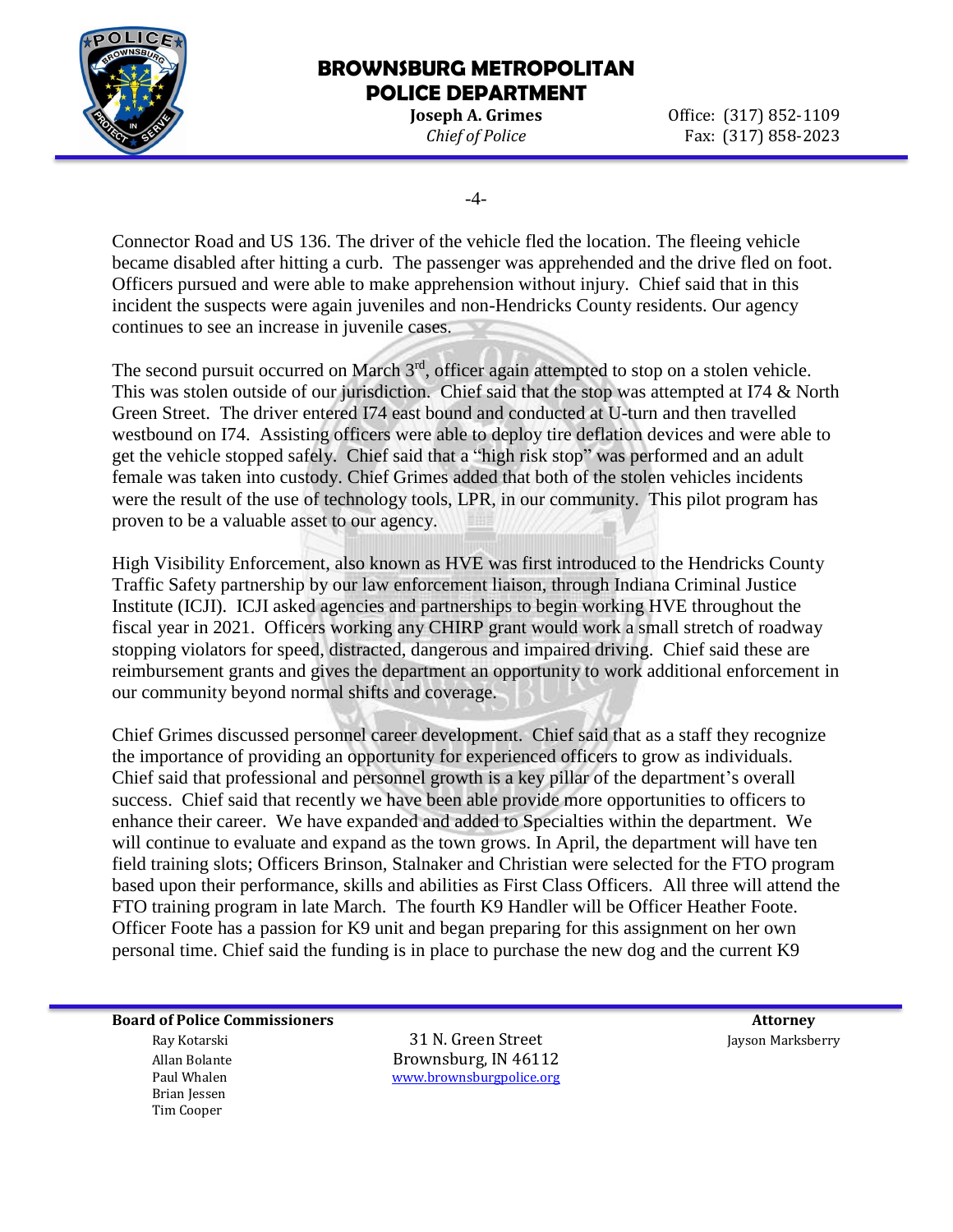

**Joseph A. Grimes Office:** (317) 852-1109 *Chief of Police* Fax: (317) 858-2023

-5-

handlers in the unit will begin evaluating dogs to purchase. Training is scheduled to take place in April. Bike Officer, Officer Dimitry Kalyuzhny has been selected as the newest member of the Bike Unit. Officer Kalyuzhny has had prior certification as a Bicycle Officer prior to coming to our department. Tactical Shift- Corporal John Maples and Officer Dirk Fentz are assigned to a Tactical Shift within the Enforcement Division. Both have spent many years in highway interdiction, the United Drug Task Force, and the BNU. Traffic Unit – Due to the increase in crash reports, traffic and traffic complaints, we will be adding a fourth Traffic Officer. Officer Dan Rooker, who supervises the Traffic Unit, and Captain Klayer have kept track of the data supporting the need for an additional officer. The candidate will have the opportunity for certification to operate one of the current fleet motorcycles. We only have three; this officer will remain in an assigned police commission. The candidate will work on reconstruction certification as well. Chief Grimes said the department needs more Certified Instructors based on current retirements. A process was conducted for Instructor Development and then pursue a special instructor. The following officers have been selected; Sgt. Abshire, Officer Rooker, Officer Crosby and Officer Mlagan. Brownsburg Narcotics Unit – Sgt. Pyatt posted a notice to those interested in filling the vacancies in his unit. Chief said that he anticipates filling one of the positions for now. The full process has not started. Community Relations Officer – Sgt. Pete Fleck will be retiring in 2023 we have begun the process of looking for interested candidates to fulfill the position. Officer Elsiana Crosby has made her own commitment to learn the job. Officer Crosby will continue to work her shift as she takes on the opportunity to learn the position as a Community Relations Officer.

#### **NEW BUSINESS COMMISSION**

Ray Kotarski requested a motion to approve policy 01.05.01 Community Relations and Crime Prevention. Ray Kotarski read over the revisions and changes within the policy. Allan Bolante requested an amendment. It was agreed to fix a grammar and date error. Allan Bolante made a motion to approve the amended policy as presented. Tim Cooper seconded the motion. Paul Whalen abstained from the vote. Motion carried 3-0.

Ray Kotarski requested a motion to approve policy 06.09.01 Mentally Ill Persons. Tim Cooper made a motion to approve the policy as presented. Allan Bolante seconded the motion. Paul Whalen abstained from the vote. Motion carried 3-0.

**Board of Police Commissioners** and the set of the set of the set of the set of the set of the set of the set of the set of the set of the set of the set of the set of the set of the set of the set of the set of the set of

 Brian Jessen Tim Cooper

 Ray Kotarski 31 N. Green Street Jayson Marksberry Allan Bolante **Brownsburg, IN 46112** Paul Whalen [www.brownsburgpolice.org](http://www.brownsburgpolice.org/)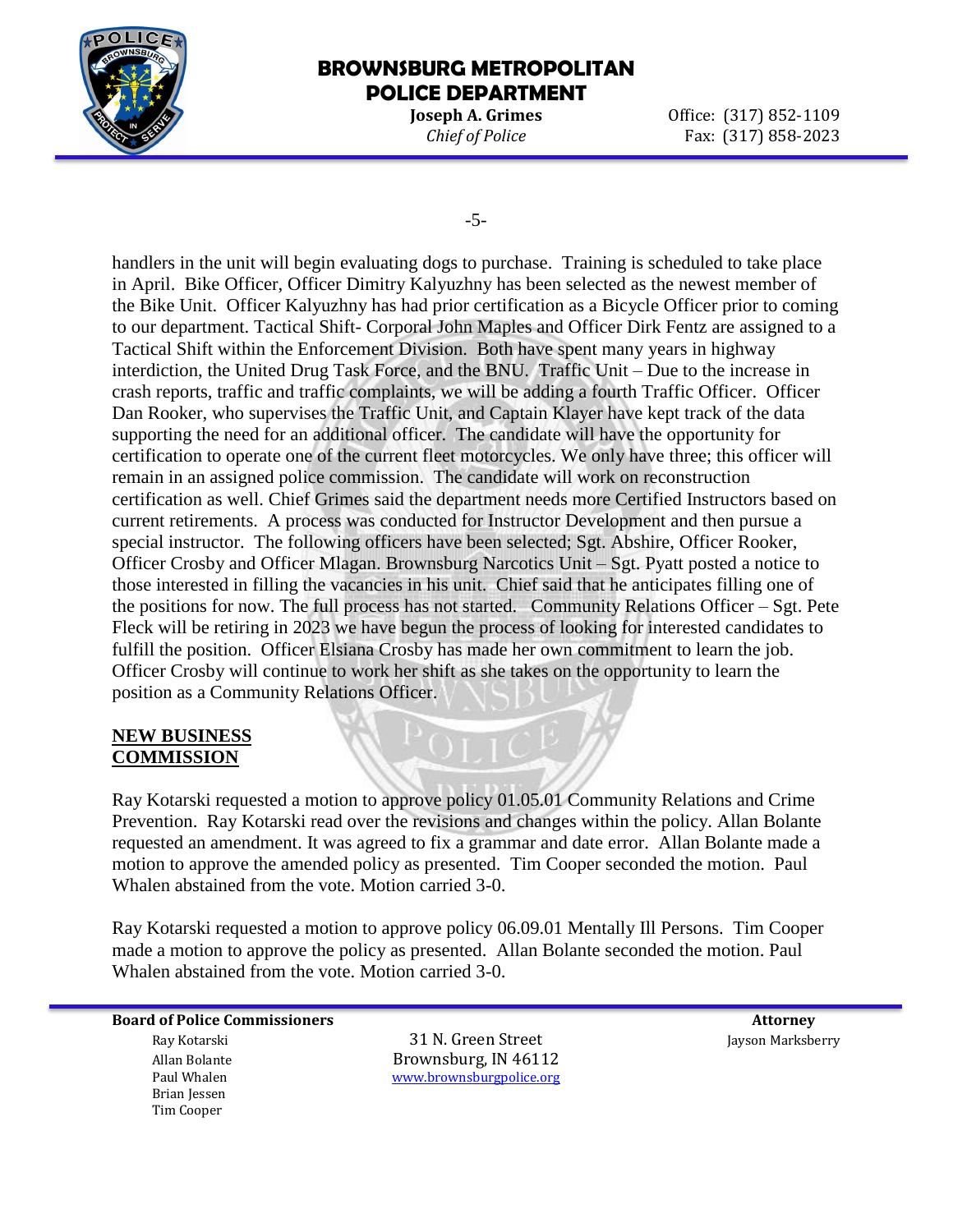

**Joseph A. Grimes Office:** (317) 852-1109 *Chief of Police* Fax: (317) 858-2023

-6-

Ray Kotarski requested a motion to approve policy 02.04.01 Employee and Confidential Records. Allan Bolante made a motion to approve the policy as presented. Tim Cooper seconded the motion. Paul Whalen abstained from the vote. Motion carried 3-0.

Ray Kotarski requested a motion to approve policy 02.28.01 Limits of Authority. Tim Cooper made a motion to approve the policy as presented. Allan Bolante seconded the motion. Paul Whalen abstained from the vote. Motion carried 3-0.

#### **DIVISION REPORTS & MONTHLY STATS**

Commissioners discussed the reports.

### **MISCELLANEOUS CORRESPONDENCE**

Tim Cooper read an email from Speedway Police Chief Chuck Upchurch thanking Officer David Shedrow for assisting his officers with his K9. Speedway PD had a stolen vehicle suspect who fled and crashed the stolen vehicle. Officer Shedrow and K9 Drago were instrumental in apprehending the suspect.

## **ATTORNEY**

Nothing to report.

## **FLOOR**

No comments.



**Board of Police Commissioners Attorney Attorney Attorney Attorney Attorney Attorney Attorney Attorney Attorney** 

 Brian Jessen Tim Cooper

 Ray Kotarski 31 N. Green Street Jayson Marksberry Allan Bolante **Brownsburg, IN 46112**<br>
Paul Whalen **Brownsburg and Health West Article** Contract Press, and Museum Contract Press, and Museum Contract<br> **Brownsburg and Museum Contract Press, and Museum Contract Press**, and [www.brownsburgpolice.org](http://www.brownsburgpolice.org/)